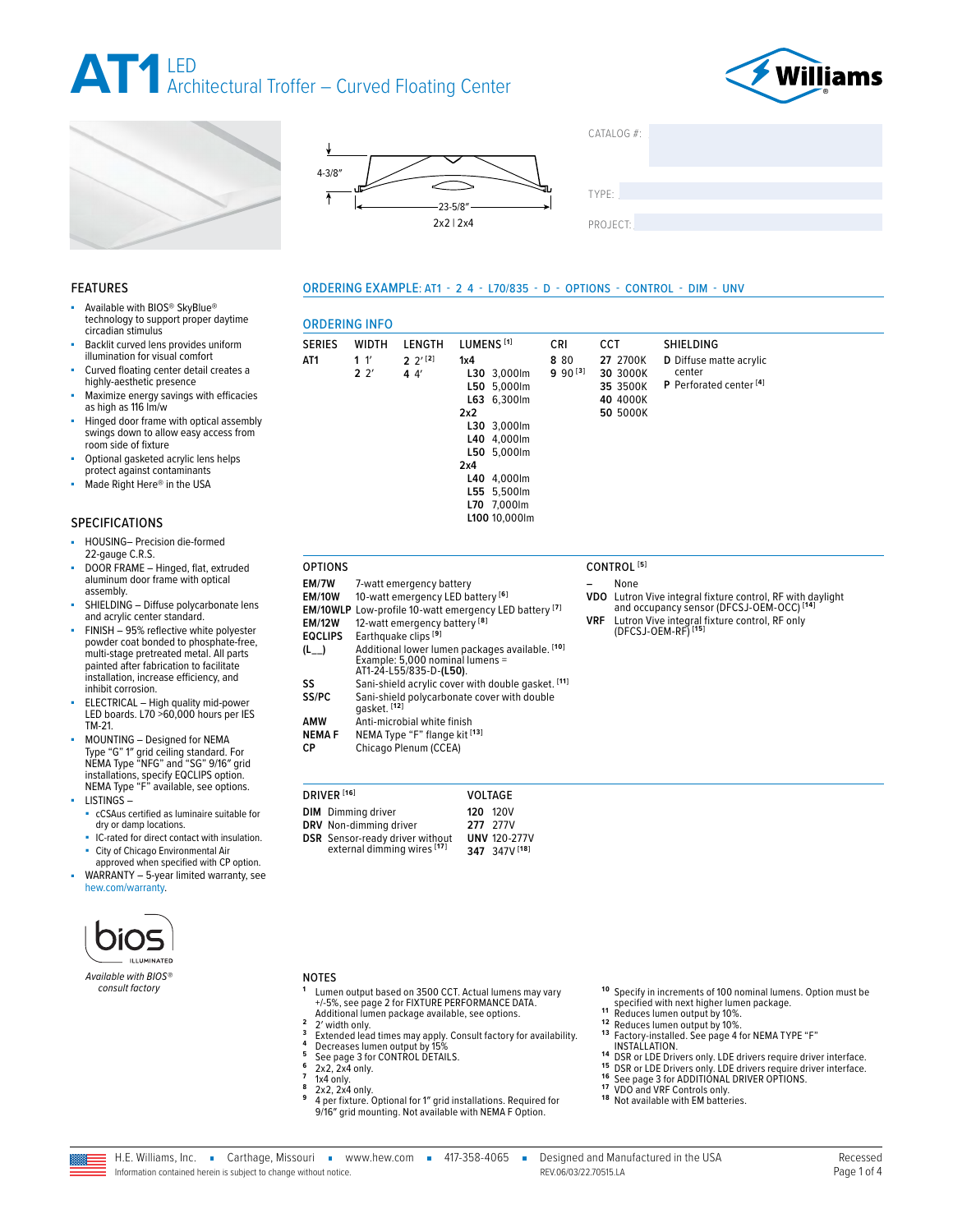# **AT1** LED<br>Architectural Troffer – Curved Floating Center

# <span id="page-1-0"></span>FIXTURE PERFORMANCE DATA

|              |      | LED PACKAGE   DELIVERED LUMENS | <b>WATTAGE</b> | <b>EFFICACY (Im/W)</b> |
|--------------|------|--------------------------------|----------------|------------------------|
|              | L30  | 3028                           | 29.5           | 102.6                  |
| $\mathbf{z}$ | L50  | 5056                           | 48.3           | 104.7                  |
|              | L63  | 6318                           | 62.4           | 101.3                  |
|              | L30  | 3028                           | 29.5           | 102.6                  |
| 2x2          | L40  | 4120                           | 37.2           | 110.8                  |
|              | L50  | 5056                           | 48.3           | 104.7                  |
|              | L40  | 4035                           | 34.2           | 118.1                  |
| 2x4          | L55  | 5523                           | 48.0           | 115.0                  |
|              | L70  | 7002                           | 63.3           | 110.6                  |
|              | L100 | 10125                          | 86.9           | 116.5                  |

### MULTIPLIER TABLE

|        | <b>COLOR TEMPERATURE</b> |                          |  |  |  |  |  |
|--------|--------------------------|--------------------------|--|--|--|--|--|
|        | <b>CCT</b>               | <b>CONVERSION FACTOR</b> |  |  |  |  |  |
|        | 2700K                    | 0.97                     |  |  |  |  |  |
|        | 3000K                    | 0.99                     |  |  |  |  |  |
| 80 CRI | 3500K                    | 1.00                     |  |  |  |  |  |
|        | 4000K                    | 1.03                     |  |  |  |  |  |
|        | 5000K                    | 1.06                     |  |  |  |  |  |
|        | 2700K                    | 0.80                     |  |  |  |  |  |
|        |                          |                          |  |  |  |  |  |
|        | 3000K                    | 0.82                     |  |  |  |  |  |
| 90 CRI | 3500K                    | 0.83                     |  |  |  |  |  |
|        | 4000K                    | 0.86                     |  |  |  |  |  |
|        | 5000K                    | 0.89                     |  |  |  |  |  |

- Photometrics tested in accordance with<br>IESNA LM-79. Results shown are based on<br>25℃ ambient temperature.<br>■ Wattage shown is average for 120V through<br>277V input.
- 
- 
- Results based on 3500K, 80 CRI, actual<br>lumens may vary +/-5%<br>■ Use multiplier table to calculate additional<br>options.

### PHOTOMETRY

**AT1-22-L40/835-D-DIM-UNV** Total Luminaire Output: 4120 lumens; 37 Watts | Efficacy: 111 lm/W | 82 CRI; 3500K CCT



|                          | <b>VERTICAL ANGLE</b> | <b>HORIZONTAL ANGLE</b> | <b>ZONAL LUMENS</b> |            |     |
|--------------------------|-----------------------|-------------------------|---------------------|------------|-----|
|                          |                       | 0°                      | 45°                 | $90^\circ$ |     |
| CANDLEPOWER DISTRIBUTION | 0                     | 1556                    | 1556                | 1556       |     |
|                          | 5                     | 1557                    | 1550                | 1549       | 147 |
|                          | 15                    | 1468                    | 1485                | 1511       | 419 |
|                          | 25                    | 1295                    | 1353                | 1429       | 625 |
|                          | 35                    | 1089                    | 1171                | 1282       | 736 |
|                          | 45                    | 840                     | 948                 | 1054       | 732 |
|                          | 55                    | 600                     | 723                 | 793        | 635 |
|                          | 65                    | 382                     | 495                 | 564        | 479 |
|                          | 75                    | 197                     | 290                 | 323        | 279 |
|                          | 85                    | 44                      | 54                  | 48         | 65  |
|                          | 90                    | 0                       | 0                   | 0          |     |

|  |                     | <b>ZONE</b> | <b>LUMENS</b> | % FIXTURE |
|--|---------------------|-------------|---------------|-----------|
|  |                     | $0 - 30$    | 1191          | 29        |
|  | <b>UMEN SUMMARY</b> | - 40        | 1928          | 47        |
|  |                     | $0 - 60$    | 3296          | 80        |
|  |                     | $0 - 90$    | 4120          | 100       |
|  |                     | $-180$      | 4120          | 100       |

**AT1-24-L70/835-D-DIM-UNV** Total Luminaire Output: 7002 lumens; 63 Watts | Efficacy: 111 lm/W | 82 CRI; 3500K CCT



|                     | <b>VERTICAL ANGLE</b> | <b>HORIZONTAL ANGLE</b> | <b>ZONAL LUMENS</b> |            |      |
|---------------------|-----------------------|-------------------------|---------------------|------------|------|
|                     |                       | 0°                      | 45°                 | $90^\circ$ |      |
| <b>DISTRIBUTION</b> | 0                     | 2694                    | 2694                | 2694       |      |
|                     | 5                     | 2696                    | 2701                | 2703       | 256  |
|                     | 15                    | 2533                    | 2576                | 2626       | 725  |
|                     | 25                    | 2185                    | 2298                | 2426       | 1064 |
|                     | 35                    | 1835                    | 2023                | 2194       | 1250 |
|                     | 45                    | 1396                    | 1632                | 1771       | 1232 |
| CANDLEPOWER         | 55                    | 982                     | 1203                | 1296       | 1052 |
|                     | 65                    | 643                     | 843                 | 912        | 804  |
|                     | 75                    | 336                     | 500                 | 514        | 487  |
|                     | 85                    | 95                      | 102                 | 105        | 133  |
|                     | 90                    | 0                       |                     | 0          |      |

| <b>LUMEN SUMMARY</b> | <b>ZONE</b> | <b>LUMENS</b> | % FIXTURE |
|----------------------|-------------|---------------|-----------|
|                      | $0 - 30$    | 2044          | 29        |
|                      | $0 - 40$    | 3294          | 47        |
|                      | $0 - 60$    | 5578          | 80        |
|                      | $0 - 90$    | 7002          | 100       |
|                      | $0 - 180$   | 7002          | 100       |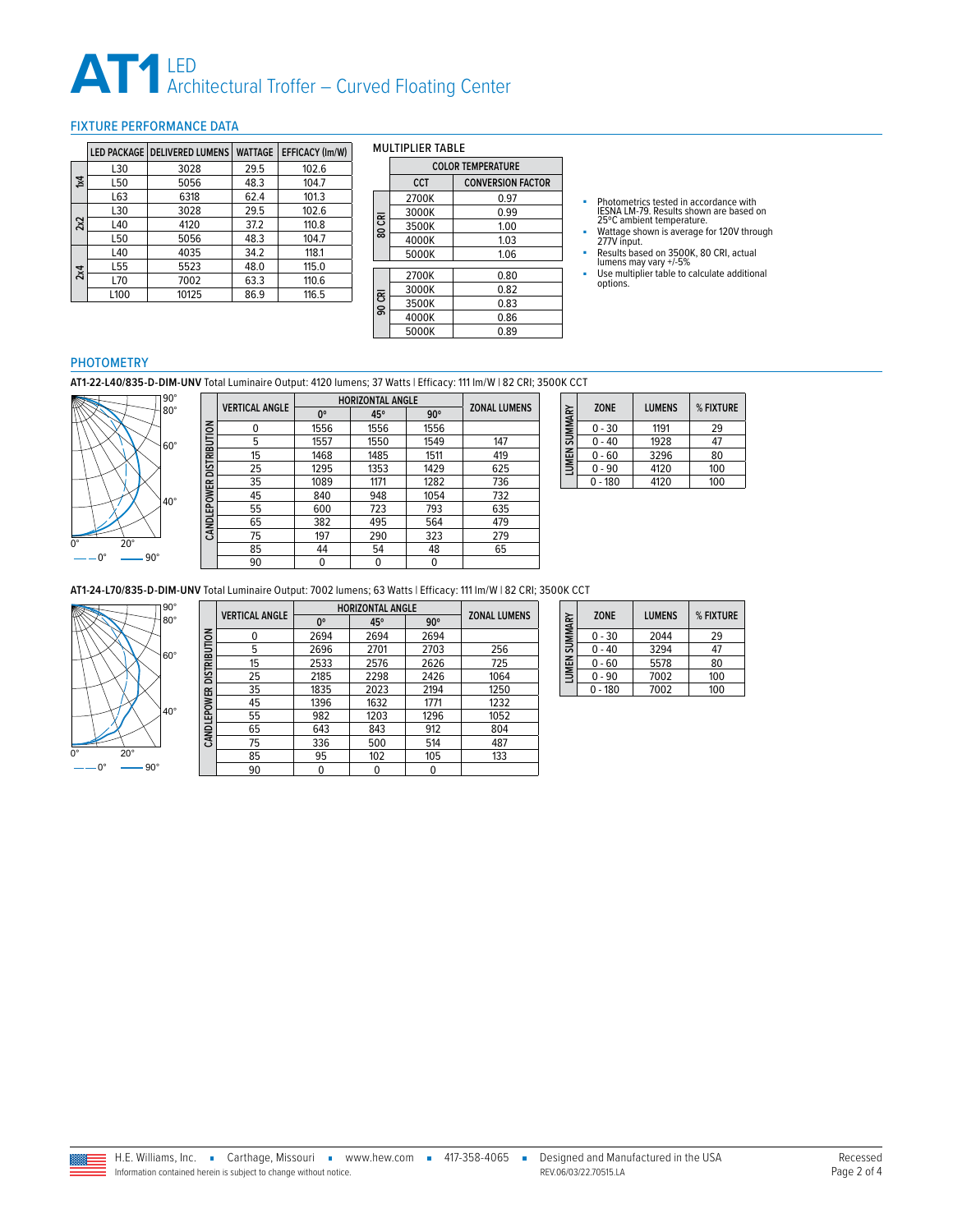# **AT1** LED<br>Architectural Troffer – Curved Floating Center

# <span id="page-2-0"></span>CONTROL DETAILS



# VDO

| <b>SPECIFICATIONS</b>    |                             |
|--------------------------|-----------------------------|
| <b>TYPF</b>              | PIR Motion + Daylight       |
| <b>MOUNTING HEIGHT</b>   | $8' - 12'$                  |
| DETECTION ANGLE          | $360^\circ$                 |
| <b>TEMPERATURE RANGE</b> | $0^\circ$ to 55 $^\circ$ C. |
| <b>RELATIVE HUMIDITY</b> | 0 to 90%, non-condensing    |
| <b>COMMISSIONING</b>     | App (iOS or Android)        |
| <b>MANUFACTURFR</b>      | Lutron                      |

# SENSOR COVERAGE PATTERNS

9' height: ø12' coverage



| <b>CEILING HEIGHT</b> | <b>COVERAGE AREA (SQ FT)</b> |
|-----------------------|------------------------------|
| R'                    | 114                          |
| ۹                     | 144                          |
| 10'                   | 178                          |
|                       | 256                          |

MOTION SENSOR COVERAGE

# VIVE CONTROL OPTIONS

| <b>CATALOG NUMBER</b> | <b>DESCRIPTION</b>                                                                                                                                                                     |
|-----------------------|----------------------------------------------------------------------------------------------------------------------------------------------------------------------------------------|
| <b>VDO</b>            | Lutron Vive integral fixture control, RF with daylight and occupancy sensor (DFCSJ-OEM-OCC), for use with sensor-ready driver                                                          |
| <b>VRF</b>            | Lutron Vive integral fixture control, RF only (DFCSJ-OEM-RF), for use with sensor-ready driver                                                                                         |
| <b>VDO/DBI</b>        | Lutron Vive integral fixture control, RF with daylight and occupancy sensor (DFCSJ-OEM-OCC)<br>and digital link interface, for use with Lutron Hi-lume 1% EcoSystem dimming LED driver |
| <b>VRF/DBI</b>        | Lutron Vive integral fixture control, RF only (DFCSJ-OEM-RF) and digital link interface, for use with Lutron Hi-lume 1% EcoSystem dimming LED driver                                   |

# <span id="page-2-1"></span>ADDITIONAL DRIVER OPTIONS

| Note: Lumen restrictions apply, consult product builder at hew.com/product-builder. |                                                                                         |  |  |  |
|-------------------------------------------------------------------------------------|-----------------------------------------------------------------------------------------|--|--|--|
| <b>CATALOG NUMBER</b>                                                               | <b>DESCRIPTION</b>                                                                      |  |  |  |
| <b>DRV</b>                                                                          | Driver prewired for non-dimming applications                                            |  |  |  |
| DIM                                                                                 | Dimming driver prewired for 0-10V low voltage applications                              |  |  |  |
| DIM1                                                                                | 1% dimming driver prewired for 0-10V low voltage applications                           |  |  |  |
| <b>DIM LINE</b>                                                                     | Line voltage dimming driver (TRIAC and ELV compatible, 120V only)                       |  |  |  |
| <b>DIM TRC</b>                                                                      | Line voltage dimming driver (TRIAC compatible, 120V only)                               |  |  |  |
| <b>DSR</b>                                                                          | Sensor-ready driver                                                                     |  |  |  |
| SD40                                                                                | 40% step-dimming driver                                                                 |  |  |  |
| SD50                                                                                | 50% step-dimming driver                                                                 |  |  |  |
| DALI                                                                                | DALI dimming driver                                                                     |  |  |  |
| LTE LINE                                                                            | Lutron Hi-lume 1% 2-wire dimming driver forward phase line voltage controls (120V only) |  |  |  |
| LDE1                                                                                | Lutron Hi-lume 1% EcoSystem dimming LED driver                                          |  |  |  |
| ELDO SOLOB                                                                          | EldoLED Solodrive, 0.1% dimming driver for 0-10V controls                               |  |  |  |
| ELDO SOLOB DALI                                                                     | EldoLED Solodrive, 0.1% dimming driver for DALI controls                                |  |  |  |
| ELDO ECO1                                                                           | EldoLED Ecodrive, 1% dimming driver for 0-10V controls                                  |  |  |  |
| ELDO ECO1 DALI                                                                      | EldoLED Ecodrive, 1% dimming driver for DALI controls                                   |  |  |  |

# CROSS SECTIONS



| H.E. Williams, Inc. | ■ Carthage, Missouri                                              | п | www.hew.com ■ | 417-358-4065 | Designed and Manufactured in the USA |
|---------------------|-------------------------------------------------------------------|---|---------------|--------------|--------------------------------------|
|                     | Information contained herein is subject to change without notice. |   |               |              | REV.06/03/22.70515.LA                |